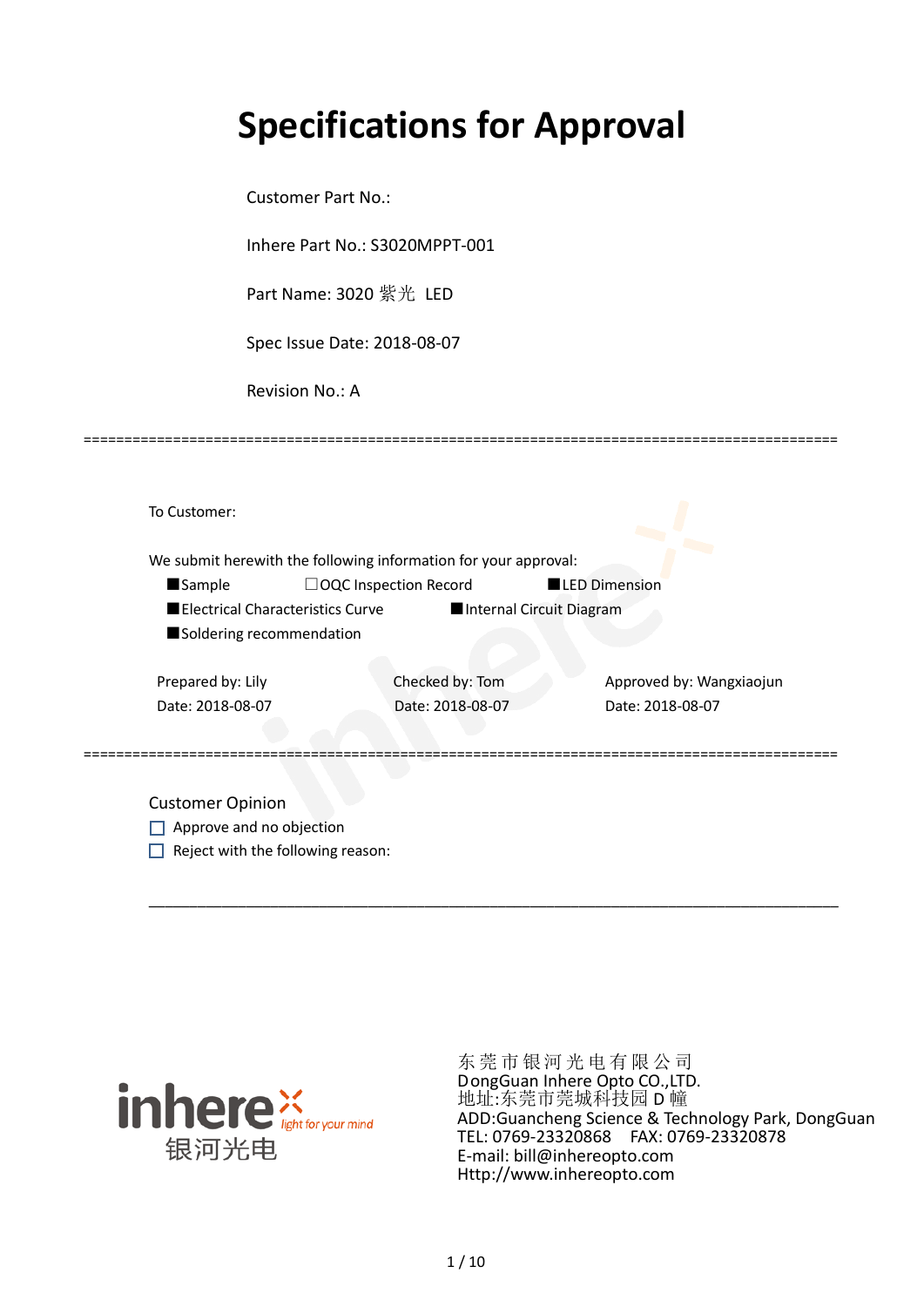#### **Features**

3.0mmⅹ2.0mm LED, 1.3mm thickness

Low power consumption

Wide view angle

Package: 3000pcs/reel

RoHS Compliant

#### **Applications**

Ideal for back light and indicator

Various colors and lens types available

# **Package outlines Recommend Pad Layout**



| <b>Emitted color</b><br>Part No. |        | <b>Dice</b> | Lens color               |  |
|----------------------------------|--------|-------------|--------------------------|--|
| S3020MPPT-001                    | Purple | InGaN/GaN   | <b>Water Transparent</b> |  |

Notes:

 $+ \circ$ 

All dimensions are in millimeters (inches);

Ŏ

Tolerances are ±0.1mm (0.004inch) unless otherwise noted.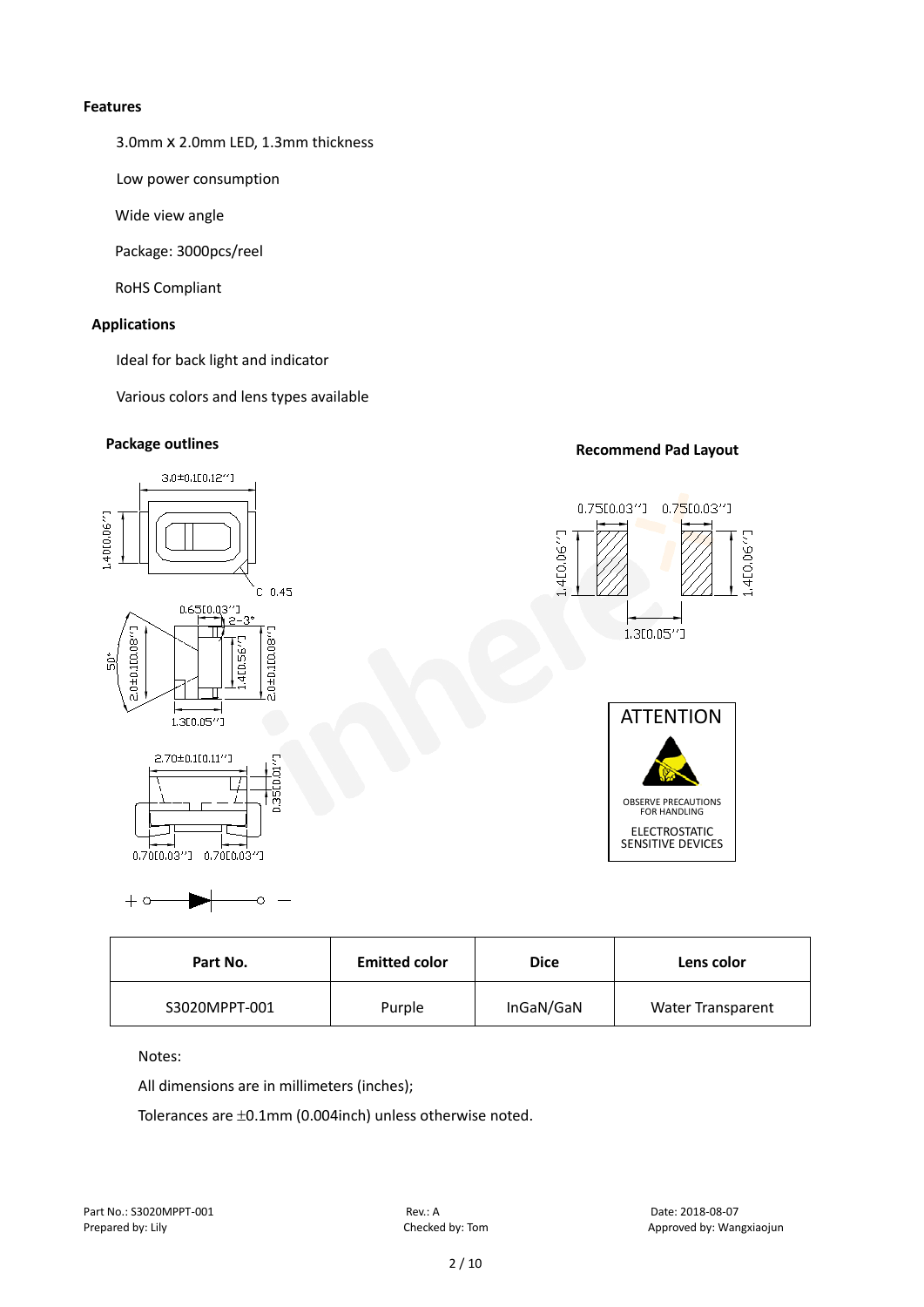## **Absolute Maximum Ratings (Ta=25**℃)

| Parameter                              | Symbol      | Value      | Unit         |
|----------------------------------------|-------------|------------|--------------|
| Forward current                        | f           | 30         | mA           |
| Reverse voltage                        | Vr          | 5          | $\sf V$      |
| Power dissipation                      | Pd          | 108        | mW           |
| Operating temperature                  | Top         | $-40$ ~+80 | $^{\circ}$ C |
| Storage temperature                    | <b>Tstg</b> | $-40$ ~+85 | $^{\circ}$ C |
| Peak pulsing current (1/8 duty f=1kHz) | Ifp         | 125        | mA           |

# **Electro-Optical Characteristics (Ta=25**℃)

|                             | <b>Test</b>      | Symbol              | Value                    |            |                          |        |
|-----------------------------|------------------|---------------------|--------------------------|------------|--------------------------|--------|
| Parameter                   | <b>Condition</b> |                     | Min                      | <b>Typ</b> | Max                      | Unit   |
| Wavelength at peak emission | $If=20mA$        | $\lambda p$         | 400                      | --         | 410                      | nm     |
| Spectral half bandwidth     | $If=20mA$        | $\triangle \lambda$ | --                       | 18         | $- -$                    | nm     |
| Forward voltage             | $If=20mA$        | Vf                  | 2.8                      | --         | 3.6                      | $\vee$ |
| Luminous intensity          | $If=20mA$        | Iv                  | 3.2                      | 8.0        | $\overline{\phantom{a}}$ | mcd    |
| Viewing angle at 50% lv     | $If=20mA$        | $2\theta$ 1/2       | $\overline{\phantom{a}}$ | 120        | $\qquad \qquad -$        | Deg    |
| Reverse current             | $Vr = 5V$        | Ir                  | --                       | --         | 10                       | μA     |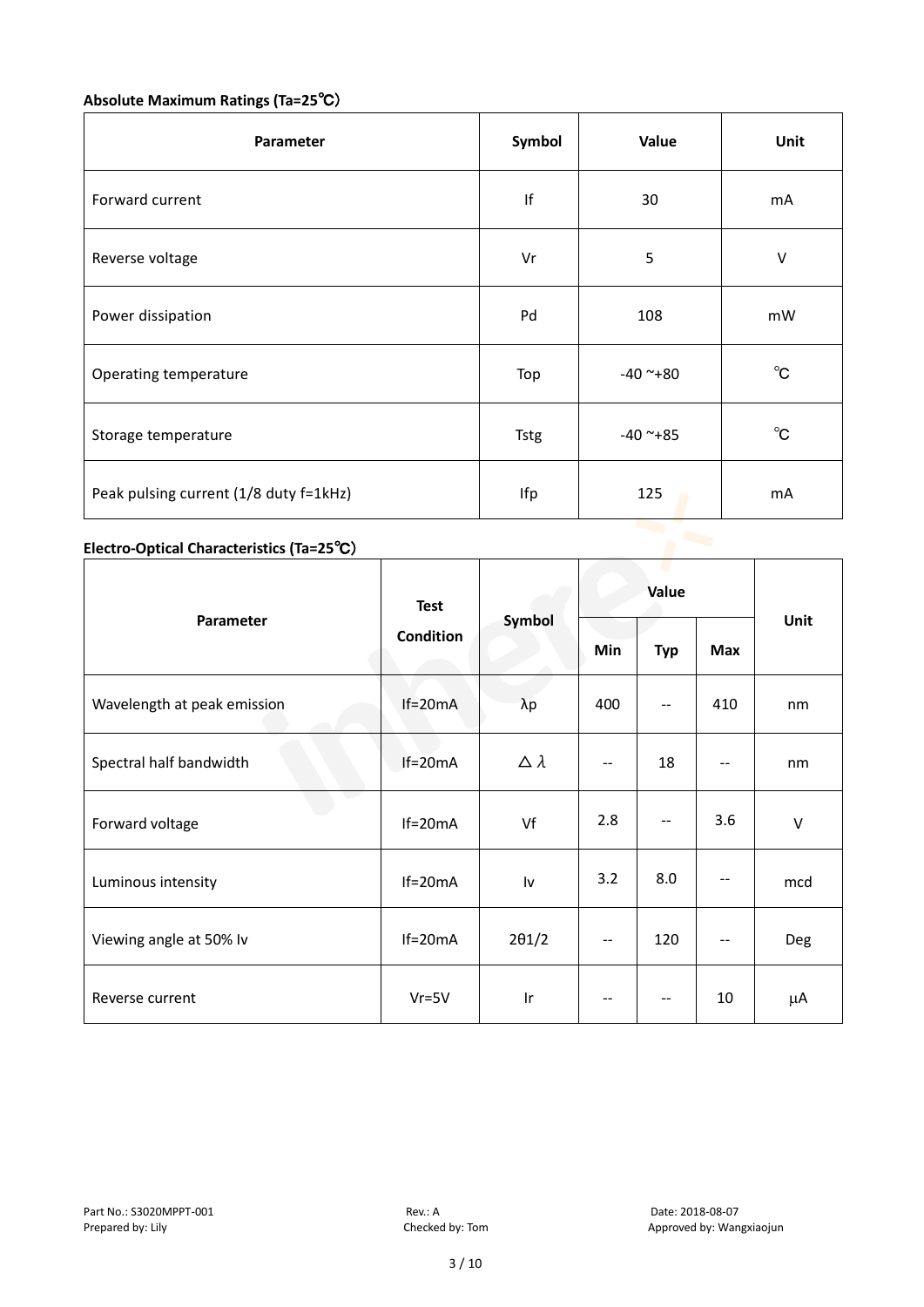#### **Optical Characteristic Curves**



Part No.: S3020MPPT-001 Rev.: A Date: 2018-08-07

Prepared by: Lily Checked by: Tom Approved by: Wangxiaojun Checked by: Tom Approved by: Wangxiaojun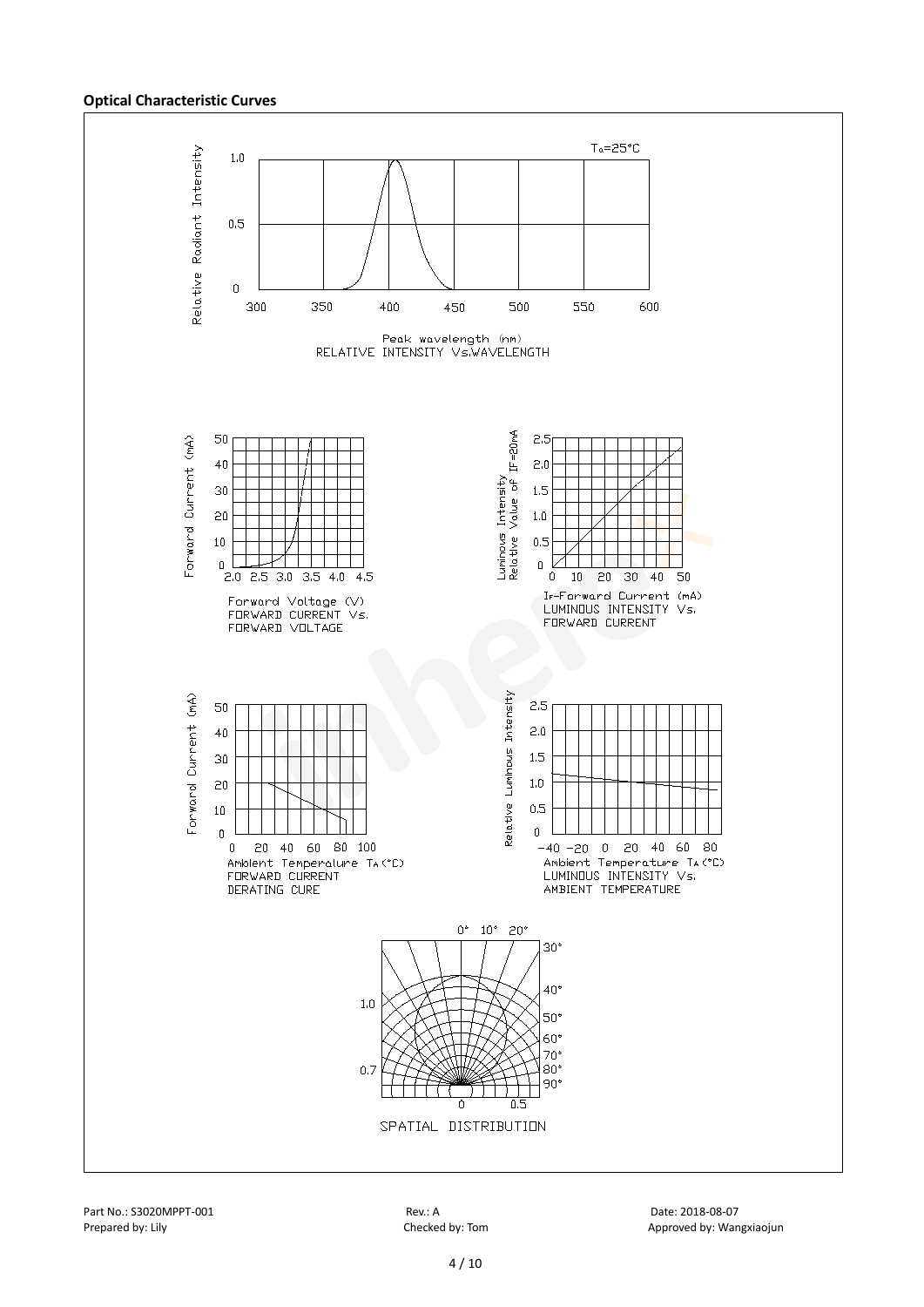#### **Reflow Profile**

Reflow Temp/Time



#### Notes:

- 1. We recommend the reflow temperature 245°C ( $\pm$ 5°C).the maximum soldering temperature should be limited to 260℃.
- 2. Don't cause stress to the epoxy resin while it is exposed to high temperature.
- 3. Number of reflow process shall be 2 times or less.

#### ■Soldering iron

Basic spec is  $\leq$  5sec when 320°C (±20°C). If temperature is higher, time should be shorter (+10°C $\rightarrow$ -1sec).

Power dissipation of iron should be smaller than 20W, and temperatures should be controllable .Surface temperature of the device should be under 350℃.

#### **Rework**

- 1. Customer must finish rework within 5 sec under 340℃.
- 2. The head of iron cannot touch copper foil
- 3. Twin-head type is preferred.



Avoid rubbing or scraping the resin by any object, during high temperature, for example reflow solder etc.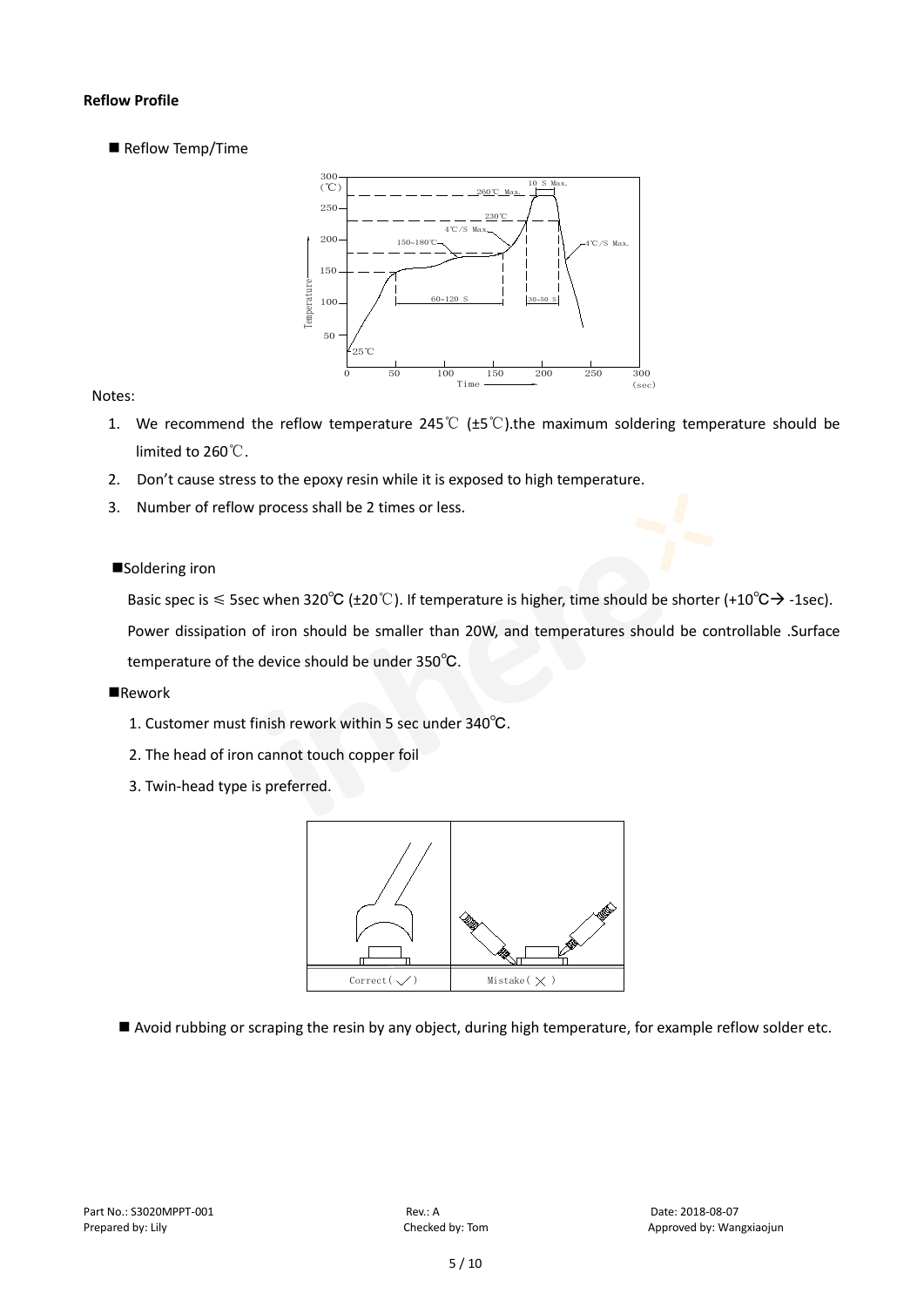#### T**est circuit and handling precautions**

Test circuit



- Handling precautions
- 1. Over-current-proof

Customer must apply resistors for protection; otherwise slight voltage shift will cause big current change

(Burn out will happen).

- 2. Storage
- 2.1 It is recommended to store the products in the following conditions:

Humidity: 60% R.H. Max.

Temperature: 5℃~30℃

- 2.2 Shelf life in sealed bag: 12 month at <5℃~30°C and <30% R.H. after the package is opened, the products should be used within a week or they should be keeping to stored at≦20 R.H. with zip-lock sealed.
- 3. Baking

It is recommended to baking before soldering. The Conditions is: 60±5℃/24hrs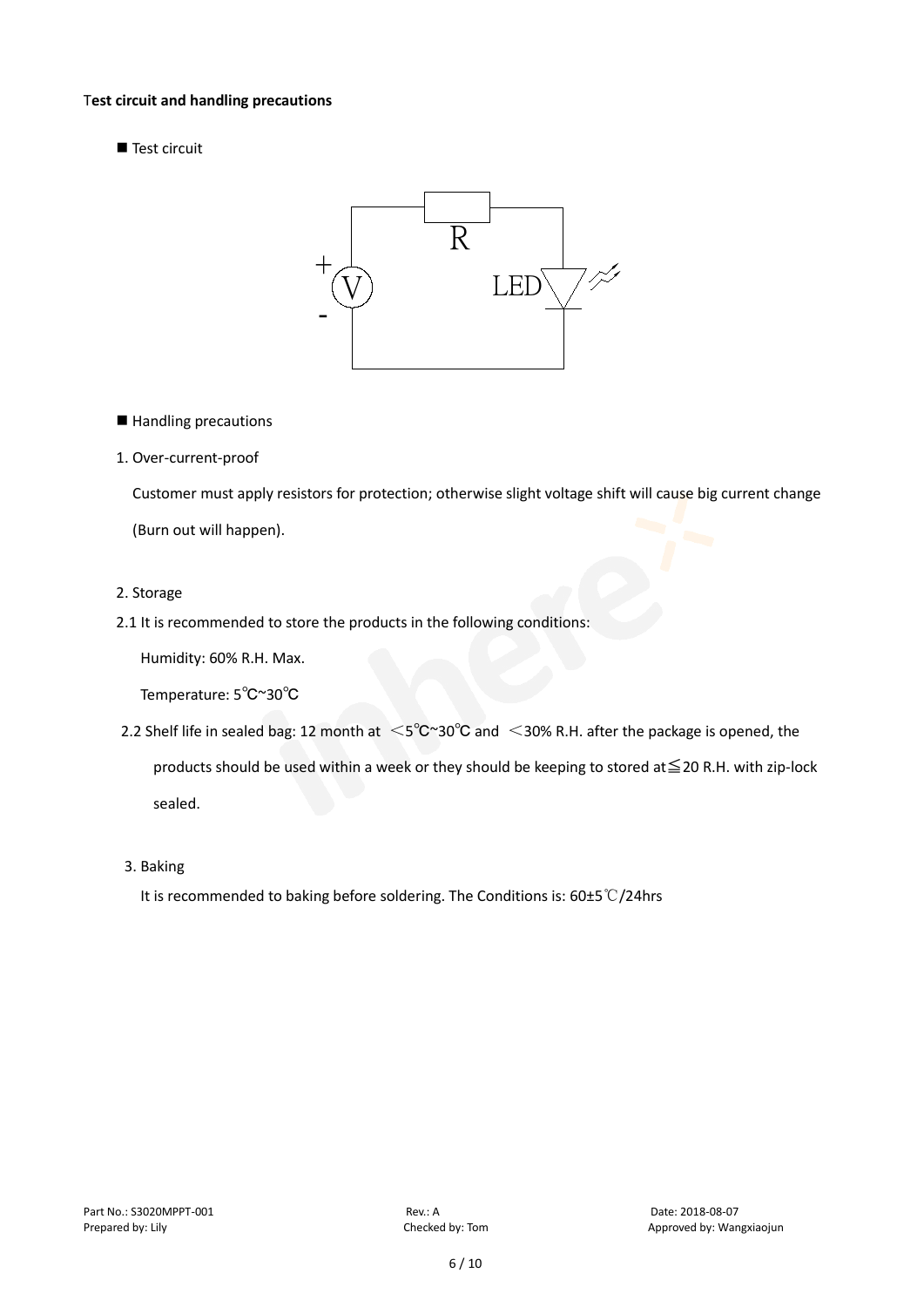#### **Test Items and Results of Reliability**

| <b>Test Item</b>                                  | <b>Standard</b><br><b>Test Conditions</b><br><b>Test Method</b>                                     |                   | <b>Note</b> | <b>Number of</b><br><b>Test</b> |
|---------------------------------------------------|-----------------------------------------------------------------------------------------------------|-------------------|-------------|---------------------------------|
| <b>Reflow Soldering</b>                           | Ta=260 $\pm$ 5 °C, Time=10 $\pm$ 2S                                                                 | JB/T 10845-2008   | 3times      | 0/22                            |
| Salt Atmosphere                                   | Ta=35±3°C, PH=6.5 $\sim$ 7.2                                                                        | GB/T 2423.17-2008 | 24hrs       | 0/22                            |
| Temperature Cycling                               | -40 $±5^{\circ}$ C<br>$30±1$ min<br>个→(25℃/5±1min)↓<br>100±5°C<br>$30±1$ min                        | GB/T 2423.22-2012 | 100cycles   | 0/22                            |
| <b>Thermal Shock</b>                              | Ta=-40±5 $\degree \text{C}$ $\sim$ 100±5 $\degree \text{C}$ ,<br>GB/T 2423.22-2012<br>15±1min dwell |                   | 100cycles   | 0/22                            |
| High Humidity High Temp.<br>Cycling               | Ta=30±5 °C $\sim$ 65±5 °C,<br>90±5%RH,24hrs/1cycle                                                  | GB/T 2423.4-2008  | 10cycles    | 0/22                            |
| High Humidity High Temp.<br>Storage Life          | Ta=85±5 °C, $\psi$ (%)=85±5%RH                                                                      | GB/T 2423.3-2006  | 1000hrs     | 0/22                            |
| High Temperature<br><b>Storage Life</b>           | Ta=100±5°C, non-operating                                                                           | GB/T 2423.2-2008  | 1000hrs     | 0/22                            |
| Low Temperature<br>Storage Life                   | Ta=-40±5℃, non-operating                                                                            | GB/T 2423.1-2008  | 1000hrs     | 0/22                            |
| Life Test                                         | Ta=26±5℃,@20mA,<br>$\psi$ (%)=25%RH~55%RH                                                           |                   | 1000hrs     | 0/22                            |
| High Humidity High Temp.<br><b>Operating Life</b> | Ta=85±5 $\degree$ C, @20mA,<br>$\psi$ (%)=85%RH                                                     | GB/T 2423.3-2006  | 500hrs      | 0/22                            |
| Low Temperature<br><b>Operating Life</b>          | Ta=-20±5℃,@20mA                                                                                     | GB/T 2423.1-2008  | 1000hrs     | 0/22                            |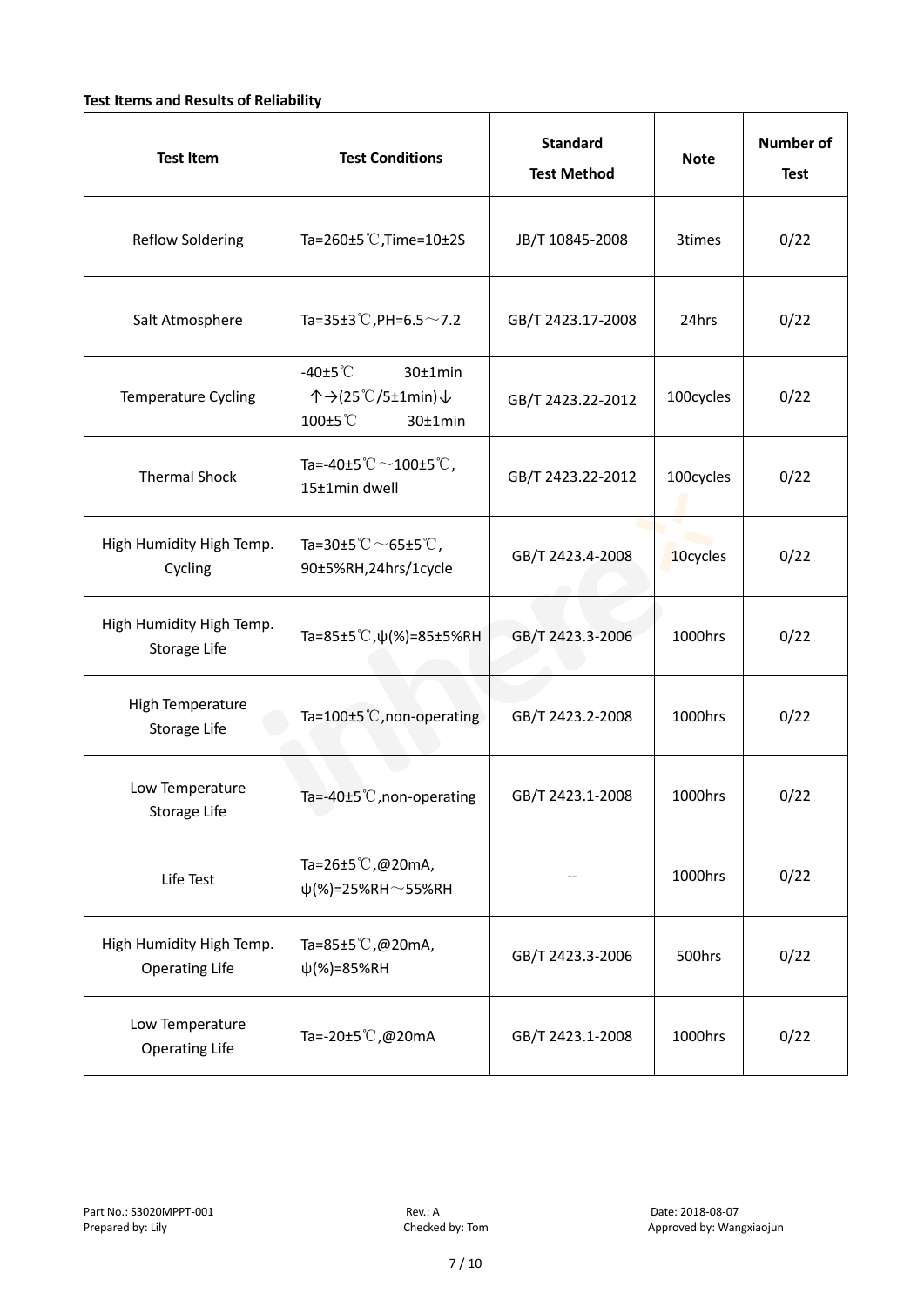#### **Forward Voltage Rank Combination (IF=20mA)**

| Rank        | Min.    | Max.    | Unit |
|-------------|---------|---------|------|
| $\mathsf H$ | 2.8     | 2.9     |      |
|             | 2.9     | $3.0\,$ |      |
|             | 3.0     | 3.1     |      |
| К           | $3.1\,$ | 3.2     |      |
| L           | 3.2     | 3.3     | V    |
| ${\sf M}$   | 3.3     | 3.4     |      |
| ${\sf N}$   | 3.4     | 3.5     |      |
| $\mathsf O$ | $3.5\,$ | 3.6     |      |

#### **Luminous Intensity Rank Combination (IF=20mA)**

| Rank                                              | Min. | Max. | Unit |
|---------------------------------------------------|------|------|------|
|                                                   | 3.2  | 5.0  |      |
| 8                                                 | 5.0  | 8.0  |      |
| 9                                                 | 8.0  | 12.5 | mcd  |
| Α                                                 | 12.5 | 16   |      |
| B                                                 | 16   | --   |      |
| <b>Dook wavelength Pank Combination (IE-20mA)</b> |      |      |      |

### **Peak wavelength Rank Combination (IF=20mA)**

| Rank | Min.  | Max.  | Unit |
|------|-------|-------|------|
| Vd   | 400   | 402.5 |      |
| Ve   | 402.5 | 405   |      |
| Vf   | 405   | 407.5 | nm   |
| Vg   | 407.5 | 410   |      |

#### **Group Name on Label (Example DATA: L 8 Ve 20)**

| <b>DATA: L 8 Ve 20</b>                              | Vf(V)           | Iv (mcd)         | λp(nm)    | <b>Test Condition</b> |
|-----------------------------------------------------|-----------------|------------------|-----------|-----------------------|
| L $\rightarrow$ 8 $\rightarrow$ Ve $\rightarrow$ 20 | $3.2^{\sim}3.3$ | $5.0^{\circ}8.0$ | 402.5~405 | $IF=20mA$             |

Notes:

1. The tolerance of luminous intensity (Iv ) is  $\pm$ 15  $\%$ .

2. The tolerance of dominant wavelength is ±1nm.

- 3. This specification is preliminary.
- 4. This specification is a standard specification of our factory, can make in accordance with customer's special requirement.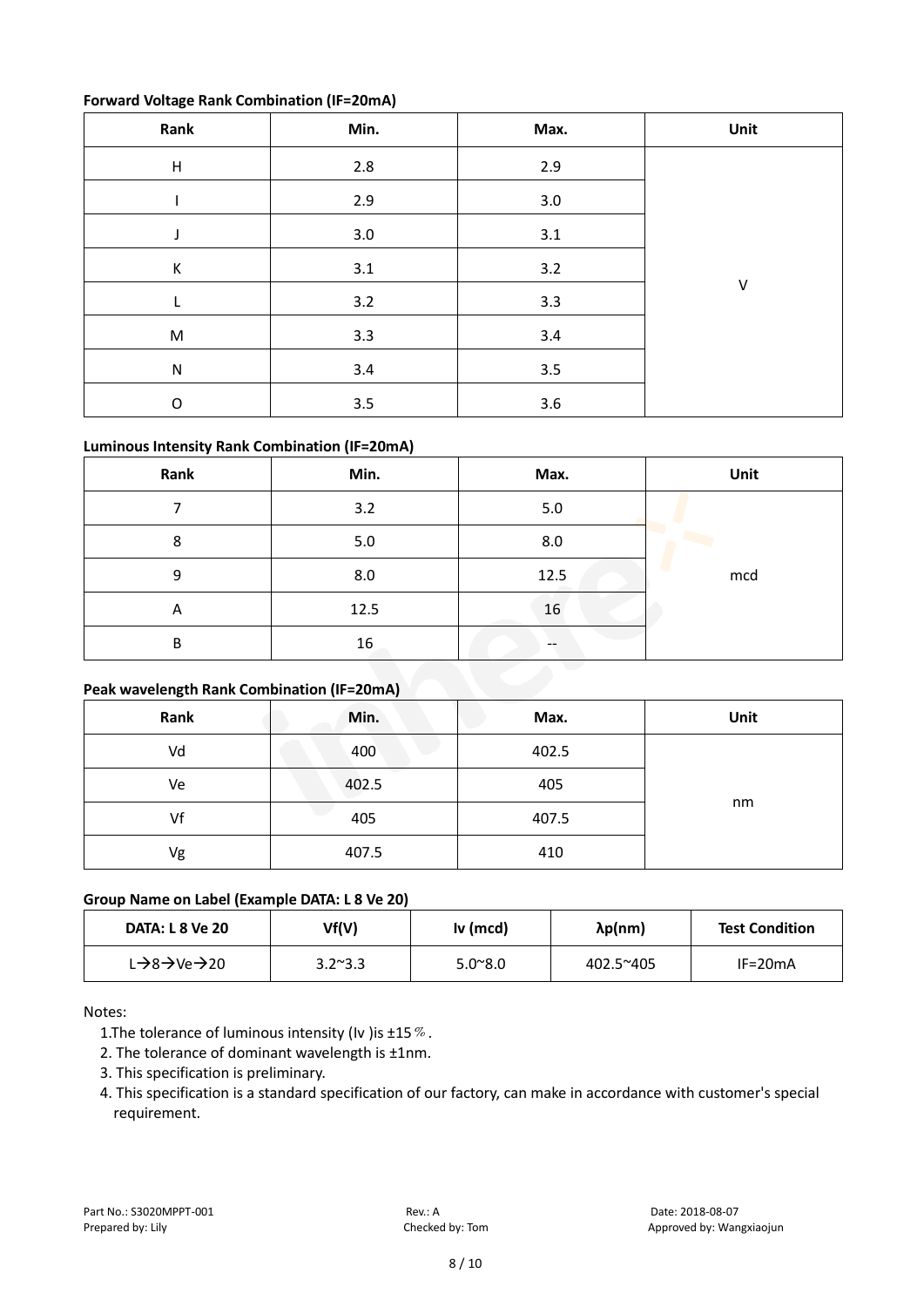#### **3020 Series SMD Chip LED Lamps Packaging Specifications**

- 
- Feeding Direction **Constanting Construction Constanting Operations Construction Constanting Construction Constanting Construction**





**Dimensions of Tape (Unit: mm)**



Notes:

- 1. Empty component pockets are sealed with top cover tape;
- 2. The maximum number of missing lamps is two;
- 3. The cathode is oriented towards the tape sprocket hole in accordance with ANSI/EIA RS-481 specifications.
- 4. 3,000pcs/Reel.